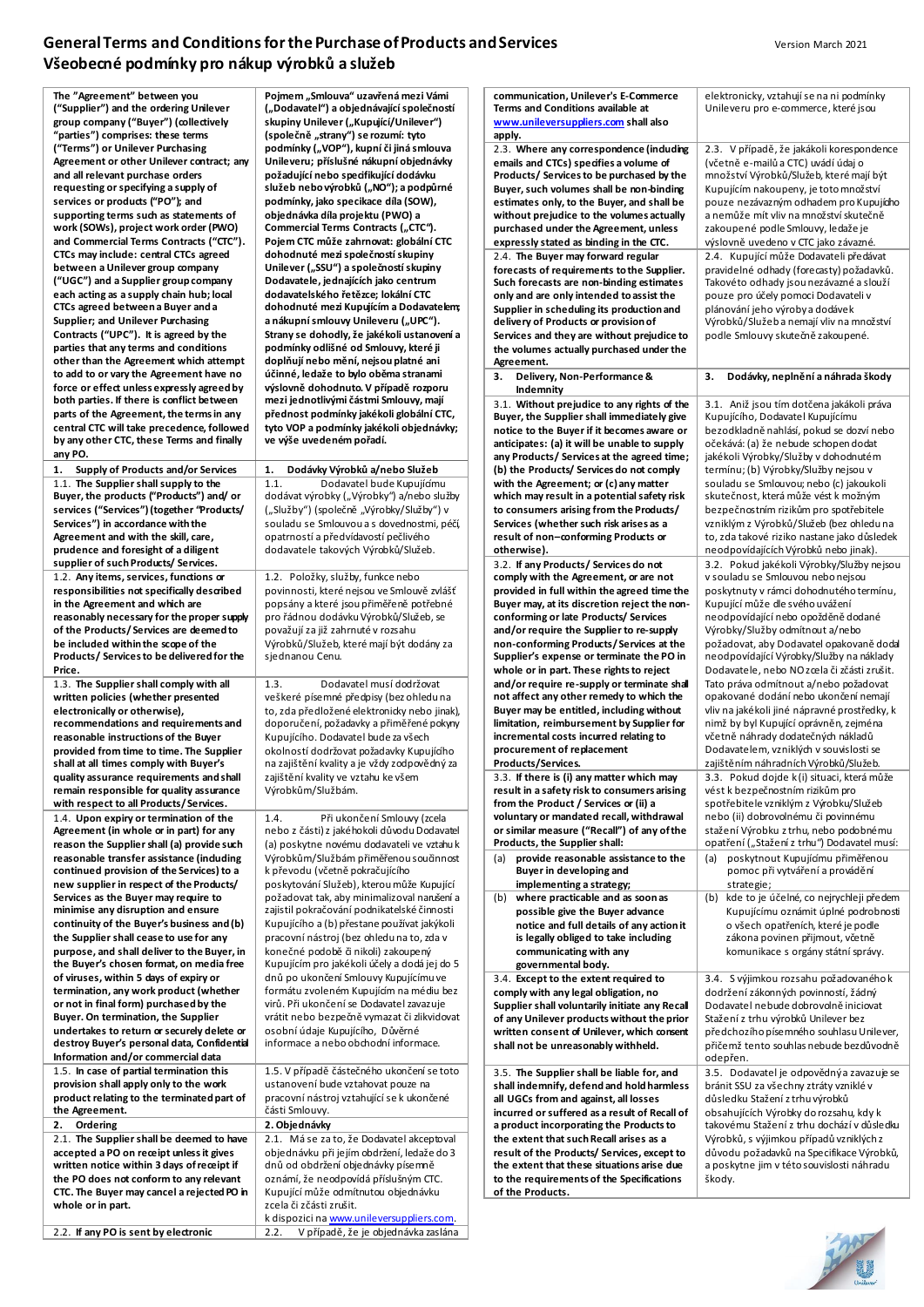| 3.6. The Supplier shall ensure it has, and<br>shall for the duration of the Agreement   | 3.6. Dodavatel je povinen zajistit a po<br>celou dobu trvání Smlouvy uchovávat v             | replaces all previous supplier codes.<br>Supplier agrees:                                      | dřívější dodavatelské kodexy. Dodavatel<br>souhlasí s tím, že:                            |
|-----------------------------------------------------------------------------------------|----------------------------------------------------------------------------------------------|------------------------------------------------------------------------------------------------|-------------------------------------------------------------------------------------------|
| maintain in place, adequate general                                                     | platnosti přiměřené pojištění odpovědnosti                                                   |                                                                                                | a) všechny společnosti v rámci skupiny                                                    |
| liability insurance and as relevant,                                                    | a v případě relevantnosti i pojištění profesní                                               | a) that all entities of the Supplier group<br>will comply with the Mandatory                   | Dodavatele budou jednat v souladus                                                        |
| professional liability, product liability<br>and/or other insurance and shall provide   | odpovědnosti, odpovědnosti za výrobky<br>a/nebo jiné pojištění, a na žádost Kupujícího       | Requirements set out in the RSP (the                                                           | kogentními požadavky stanovenými v<br>PUOZZ ("Kogentní požadavky"),                       |
| satisfactory evidence at the Buyer's<br>request.                                        | toto doložit.                                                                                | "Mandatory Requirements"); and                                                                 | b) hradit náklady spojené s jednáním, které<br>bude Unilever rozumně požadovat za         |
| 4. Price and Payment                                                                    | 4. Cena a platební podmínky                                                                  | b) to take at its own cost any action                                                          | účelem:                                                                                   |
| 4.1. The price for the Products/ Services                                               | 4.1. Cena za Výrobky/Služby je stanovena                                                     | reasonably required by Unilever to:                                                            | i) ověření dodržování všech Kogentních                                                    |
| shall be as set out in the Agreement                                                    | ve Smlouvě ("Cena"), přičemž zahrnuje                                                        | (i) verify compliance by all entities of the                                                   | požadavků společnostmi skupiny                                                            |
| ("Price") which Price indudes all shipment<br>preparation and packaging cost but        | veškeré náklady na přípravu k přepravě a<br>balení, bez DPH nebo obdobné daně, pokud         | Supplier group with the Mandatory                                                              | Dodavatele, a<br>ii) nápravy nesouladu některé ze                                         |
| excludes VAT, sales tax or equivalent                                                   | není stanoveno v kalkulaci a písemně                                                         | Requirements; and                                                                              | společností skupiny Dodavatele v časovém                                                  |
| unless set out in a breakdown of the Price                                              | dohodnuto jinak.                                                                             | (ii) rectify any non-compliance by an entity<br>of the Supplier group within the timeframe     | rozsahu stanoveném Unileverem.                                                            |
| and agreed in writing.                                                                  |                                                                                              | stipulated by Unilever.                                                                        |                                                                                           |
| 4.2. Invoices shall comply with the                                                     | 4.2. Všechny faktury budou vystaveny v                                                       |                                                                                                |                                                                                           |
| invoicing requirements on<br>www.unileversuppliers.com                                  | souladu s fakturačními požadavky<br>uvedenými na www.unileversuppliers.com                   | 6.2. Consistent with its undertakings under                                                    | 6.2. V souladu se svými závazky v bodě 6.1                                                |
| 4.3. Payment terms are 90 days from                                                     | 4.3. Splatnost faktury je 90 dnů od jejího                                                   | 6.1 above, Supplier undertakes that:                                                           | Dodavatel odpovídá za to, že:                                                             |
| receipt of invoice or receipt of Products/                                              | doručení nebo dodání Výrobků/Služeb,                                                         | (a) to the best of its knowledge                                                               | (a) podle svých nejlepších znalostí                                                       |
| Services if later, except as specified                                                  | pokud nastane později, s výjimkou případů,                                                   | (reasonable enquiries having been                                                              | (přiměřeného šetření provedeného                                                          |
| otherwise in the PO or CTC or if restricted                                             | kdy bylo uvedeno jinak v PO nebo CTC,                                                        | conducted by the Supplier), at the date of                                                     | Dodavatelem) ke dni účinnosti Smlouvy ani                                                 |
| under mandatory Applicable Laws. Where                                                  | nebo pokud je to omezeno podle                                                               | entering into force of this Agreement,<br>neither it, nor its directors, officers or           | společnost ani její představenstvo, ředitelé                                              |
| the day nominated or determined for<br>payment is not a day on which banks are          | kogentních Příslušných předpisů. Pokud den<br>uvedený nebo stanovený pro zaplacení není      | employees, have directly or indirectly,                                                        | či zaměstnanci přímo nebo nepřímo<br>nezaplatili, neslíbili nebo nenabízeli               |
| open for general business in the country in                                             | dnem, kdy mají banky otevřeno pro                                                            | paid, promised or offered to pay,                                                              | zaplacení, neschválili platbu nebo nepřijali                                              |
| which the Buyer is located ("Working                                                    | obchodní účely v zemi, kde se nachází                                                        | authorised the payment of, or accepted                                                         | jakoukoli neoprávněnou peněžní nebo jinou                                                 |
| Day"), then the day for payment shall be                                                | Kupující ("Pracovní den"), pak bude dnem                                                     | any undue money or other advantage of                                                          | výhodu jakéhokoli druhu ve vztahu mezi                                                    |
| the first Working Day after the day                                                     | pro zaplacení první Pracovní den po                                                          | any kind in any way connected with the<br>Supplier's relationship with Unilever under          | Dodavatelem a Unileverem ve vazbě na                                                      |
| nominated or determined.                                                                | uvedeném nebo stanoveném dni.                                                                | this Agreement or otherwise;                                                                   | tuto Smlouvu nebo jinak;                                                                  |
| 5.<br>Warranties, Representations,                                                      | 5. Záruky, prohlášení, závazky a náhrady                                                     |                                                                                                | (b) ani Dodavatel, ani jeho ředitelé,                                                     |
| <b>Undertakings and Indemnities</b>                                                     | škody                                                                                        | (b) neither it, nor its directors, officers or<br>employees, will violate any applicable anti- | jednatelé či zaměstnanci nebudou                                                          |
| The Supplier represents, warrants and                                                   | Dodavatel vůči Kupujícímu prohlašuje a                                                       | bribery laws or standards. Specifically,                                                       | porušovat platné zákony nebo předpisy<br>týkající se úplatkářství. Konkrétně              |
| undertakes to the Buyer that:<br>5.1. it possesses the requisite skill,                 | odpovídá zato, že:<br>5.1. má potřebné dovednosti, zkušenosti,                               | Supplier agrees that it will not, directly or                                                  | Dodavatel souhlasí s tím, že nebude přímo                                                 |
| experience, knowledge, personnel and                                                    | znalosti, personál a zařízení potřebné k                                                     | indirectly, pay, promise or offer to pay,                                                      | nebo nepřímo platit, slibovat nebo nabízet,                                               |
| facilities necessary to fulfill its obligations                                         | plnění svých závazků podle této Smlouvy.                                                     | accept or authorise the payment of any                                                         | přijímat nebo povolovat vyplacení jakékoli                                                |
| under this Agreement. Supplier further                                                  | Dodavatel dále vlastní a/nebo dodržuje                                                       | undue money or other advantage to a<br>public official or representative of a State-           | neoprávněné peněžité nebo jiné výhody                                                     |
| possesses and/or is in compliance with all                                              | veškeré potřebné licence, práva duševního                                                    | owned enterprise, or to any person or                                                          | veřejnému činiteli nebo zástupci podniku se<br>státní účastí nebo jakékoli osobě nebo     |
| necessary licences, intellectual property<br>("IP") rights, permits and approvals       | vlastnictví ("DV"), povolení a souhlasy<br>potřebné k provedení, dodání a plnění             | entity in connection with the improper                                                         | subjektu v souvislosti s nečestným výkonem                                                |
| required to execute, deliver and perform                                                | svých závazků podle této Smlouvy.                                                            | performance of any public or business                                                          | jaké koliv veřejné nebo obchodní funkce                                                   |
| its obligations under this Agreement.                                                   |                                                                                              | function or activity. In addition, no                                                          | nebo činnosti. Kromě toho se nikomu z                                                     |
| 5.2. at the time of provision, the                                                      | 5.2. Výrobky/Služby budou k okamžiku                                                         | payment shall be made to anyone for any<br>reason on behalf of or for the benefit of           | jakéhokoli důvodu jménem nebo ve                                                          |
| Products/Services shall, where applicable,                                              | jejich dodání (a) dodány nebo vyrobeny v                                                     | Unilever which is not properly and                                                             | prospěch společnosti Unilever neposkytne<br>žádná platba, která není řádně a přesně       |
| be (a) supplied or manufactured in<br>accordance with the specifications for such       | souladu se specifikacemi pro takové<br>Výrobky/Služby, jak je schváleno nebo                 | accurately recorded in the Supplier's books                                                    | zaznamenána v účetních knihách a                                                          |
| Products/Services as approved or provided                                               | uvedeno Kupujícím ("Specifikace"), (b) v                                                     | and records, including amount, purpose                                                         | dokumentech Dodavatele, včetně částky,                                                    |
| by Buyer ("Specifications"), (b) of good                                                | dobré kvalitě, (c) bez jakýchkoli vad, (d)                                                   | and recipient, all of which shall be                                                           | účelu a příjemce a příslušných podkladů;                                                  |
| quality, (c) free from any defects, (d) fit for                                         | vhodné pro účel, pro který jsou přiměřeně                                                    | maintained with supporting<br>documentation;                                                   |                                                                                           |
| the purpose for which they are reasonably                                               | očekávány, že budou použity, a (e) bez                                                       |                                                                                                | (c) neumožní a nepovolí svým<br>subdodavatelům, zástupcům nebo jiným                      |
| expected to be used and (e) free from any<br>liens, claims, pledges or other            | jakýchkoli břemen, nároků, zástav nebo<br>jiných zatížení;                                   | (c) it shall not and shall not authorize its                                                   | třetím stranám požadovat, souhlasit s                                                     |
| encumbrances;                                                                           |                                                                                              | subcontractors, agents or other third                                                          | přijetím nebo přijmout finanční nebojiné                                                  |
| 5.3. the Products/ Services and their                                                   | 5.3. Výrobky/Služby a jejich dodávka,                                                        | parties to request, agree to receive or<br>accept a financial or other advantage               | výhody, v jejichž důsledku je nebo může být                                               |
| supply, sourcing, manufacture, packaging,                                               | zdroje, výroba, balení, prodej, dodání nebo                                                  | where, in anticipation of or in                                                                | příslušná funkce nebo činnost vykonávaná                                                  |
| sale, delivery or the use by the Buyer                                                  | použití Kupujícím nesmí porušovat práva DV                                                   | consequence thereof, a relevant function                                                       | nečestně;                                                                                 |
| thereof shall not infringe the IP rights of<br>any third party. In the event of a third | jakékoli třetí osoby. Pokud třetí osoba tvrdí,<br>že došlo k porušení DV v důsledku porušení | or activity is or may be performed                                                             | (d) přijal a bude i nadále podnikat                                                       |
| party claim for IP infringement in breach of                                            | Smlouvy, Dodavatel ponese ve vztahu ke                                                       | improperly;                                                                                    | přiměřená opatření, aby zabránil svým                                                     |
| the Agreement, the Supplier shall be liable                                             | všem SSU odpovědnost za veškeré ztráty                                                       | (d) it has taken and will continue to take                                                     | subdodavatelům, zástupcům nebo jiným                                                      |
| for, and shall indemnify, defend and hold                                               | vzniklé v souvislosti s takovým nárokem,                                                     | reasonable measures to prevent its                                                             | třetím stranám podléhat jeho kontrole                                                     |
| harmless all UGCs from and against all                                                  | poskytne jim náhradu škody, bude je bránit                                                   | subcontractors, agents or any other third                                                      | nebo určujícímu vlivu, aby se zapojili do                                                 |
| losses incurred in connection with such                                                 |                                                                                              |                                                                                                |                                                                                           |
|                                                                                         | a zajistí jejich bezúhonnost;                                                                | parties, subject to its control or                                                             | jakéhokoli jednání, které by bylo v rozporu s<br>písmeny a), b) a c) výše.                |
| claim;                                                                                  |                                                                                              | determining influence, from engaging in                                                        | Dodavatel bere na vědomí, že všechny                                                      |
| 5.4. it shall and the applicable Products/<br>Services supplied shall comply with all   | 5.4. bude dodržovat veškeré příslušné<br>předpisy, zejména včetně vládních,                  | any conduct that would contravene (a), (b)<br>or (c) above.                                    | subjekty skupiny Dodavatele dodržují                                                      |
| relevant laws, including but not limited to                                             | zákonných, regulatorních a odborných                                                         |                                                                                                | Kogentní požadavky stanovené v PUOZZ                                                      |
| governmental, legal, regulatory and                                                     | požadavků ("Příslušné předpisy"), které jsou                                                 | Supplier acknowledges the importance                                                           | spolu s požadavky uvedenými vodst. 6.2                                                    |
| professional requirements ("Applicable                                                  | účinné v zemích výroby, dodávky a/nebo                                                       | that all entities of the Supplier group                                                        | písm. a), b) a c). Dále se Dodavatel zavazuje<br>informovat Unilever, pokud se dozví nebo |
| Laws") in force in the countries of<br>manufacture, supply and/or receipt of the        | obdržení Výrobků/Služeb a v jakýchkoli<br>zemích, o nichž byl informován, že zde bude        | comply with the Mandatory Requirements                                                         | má důvod se domnívat, že došlo k porušení                                                 |
| Products/Services and any countries of                                                  | Kupující používat Výrobky/Služby nebo                                                        | set out in the RSP together with the                                                           | jakéhokoli takového závazku.                                                              |
| which it has been notified where the Buyer                                              | prodávat výrobky obsahující Výrobky, a                                                       | requirements at 6.2 (a), (b) and (c) above.<br>Further, Supplier undertakes to notify          | Pokud některý člen skupiny Dodavatele                                                     |
| will use the Products/Services or sell                                                  | zajistí, aby příslušné dodané Výrobky/Služby                                                 | Unilever if it learns of or has reason to                                                      | nesplní příslušné Kogentní požadavky                                                      |
| products incorporating the Products and                                                 | byly v souladu se všemi těmito předpisy, a                                                   | believe that any breach of any such                                                            | PUOZZ jakoukoli formou a/nebo závazky<br>uvedené v odst. 6.2 písm. a), b) a c), může      |
| the Supplier shall provide Buyer with the<br>information reasonably required by Buyer   | Dodavatel dále Kupujícímu poskytne<br>informace Kupujícím přiměřeně                          | obligation has occurred.                                                                       | Unilever požadovat nápravu, pokud se                                                      |
| in order for Buyer to utilise the Products/                                             | požadované za účelem toho, aby Kupující                                                      |                                                                                                | domnívá, že takové porušení může být                                                      |
| Services in compliance with Applicable                                                  | Výrobky/Služby používal v souladu s                                                          | If any member of the Supplier Group fails                                                      | odstraněno, přičemž Dodavatel provede                                                     |
| Laws.                                                                                   | Příslušnými předpisy.                                                                        | to meet the relevant Mandatory                                                                 | veškeré další kroky přiměřeně navržené                                                    |
| Responsible Sourcing Policy and Anti-<br>6.                                             | 6. Předpis Unileveru o odpovědném                                                            | Requirements in the RSP or any of the<br>representations and/or warranties set out             | Unileverem k nápravě porušení, včetně<br>zavedení odpovídajících postupů, aby             |
| <b>Bribery Compliance</b>                                                               | získávání zdrojů ("PUOZZ") a Protikorupční                                                   | in 6.2 (a), (b) and (c) above, then where                                                      | nedošlo k takovému porušení nedošlo                                                       |
| 6.1. Supplier acknowledges that it has read                                             | předpis<br>6.1. Dodavatel uvádí, že si PUOZZ přečetl a                                       | Unilever considers that such a breach can<br>be remediated, Supplier shall take all            | opakovaně.<br>Pokud jsou obavy vyplývající z porušení                                     |

**the Unilever Responsible Sourcing Policy (the "RSP") and understands that it** 

porozuměl mu a že jím nahrazuje veškeré

Pokud jsou obavy vyplývající z porušení podstatné a porušení nemůže být nebo není

**further steps as reasonably stipulated by**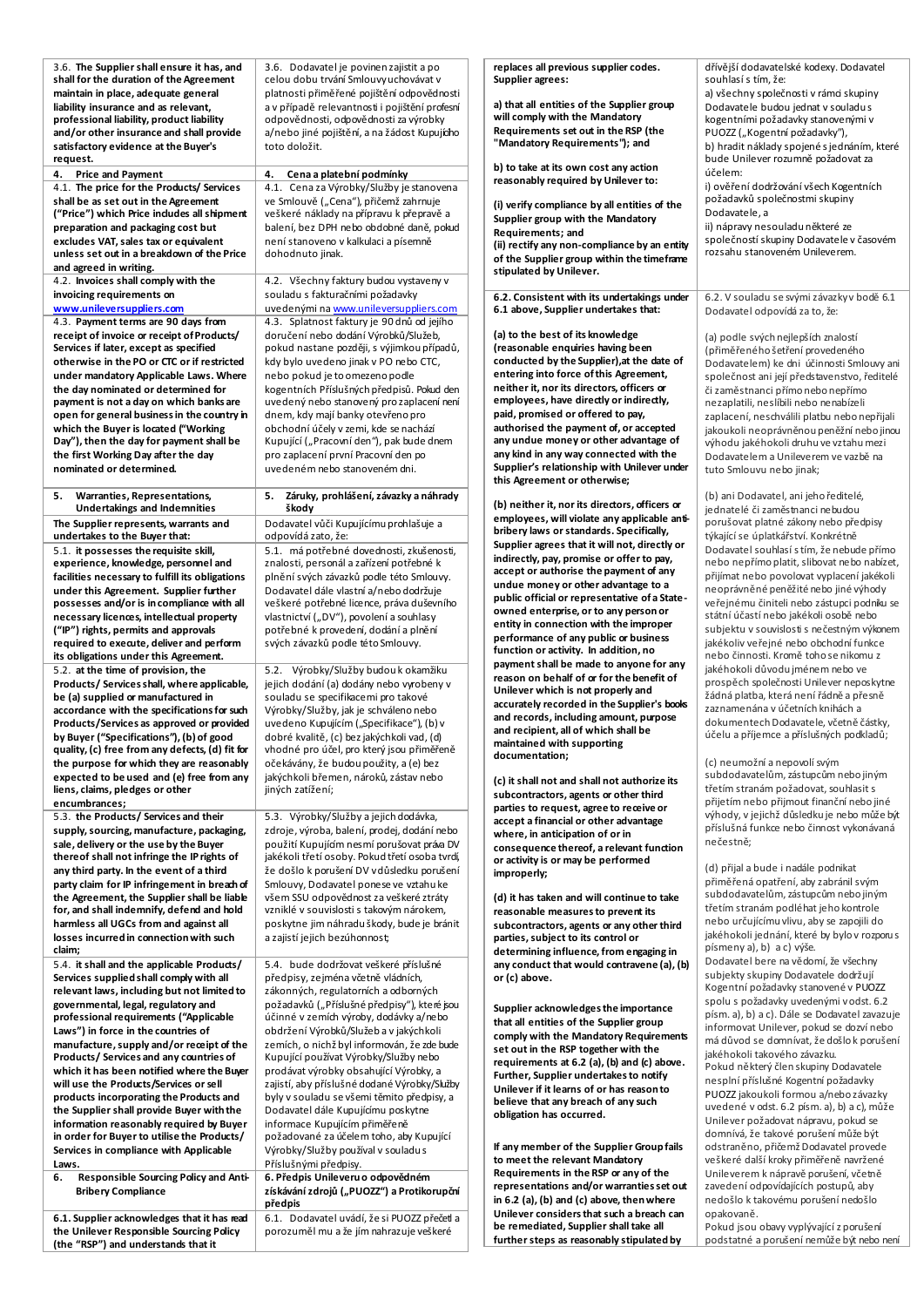| Unilever to remedy the breach, including<br>the implementation of adequate<br>procedures so that no such breach will<br>arise again.<br>Where concerns arising out of the breach<br>are material and the breach cannot be or is<br>not remedied in accordance with the<br>requirements set out above, Unilever<br>reserves the right to terminate this<br>Agreement with immediate effect. In the<br>event that Unilever terminates this<br>Agreement under this provision, without<br>prejudice to any charges owing or any<br>other pre-existing liabilities, no member of<br>the Supplier Group shall be entitled to<br>claim compensation or any further<br>remuneration, regardless of any activities<br>or agreements with additional third parties<br>entered into before termination.<br>The RSP including the Mandatory<br>Requirements can be accessed on:<br>http://www.unilever.com/responsible-<br>sourcing-policy/. | odstraněno v souladu s výše uvedenými<br>požadavky, Unilever si vyhrazuje právo<br>ukončit tuto Smlouvus okamžitou platností.<br>V případě, že společnost Unilever ukončí<br>platnost Smlouvy podle tohoto ustanovení,<br>žádný člen skupiny Dodavatele nemá nárok<br>na náhradu škody nebo jaké koli další plnění<br>bez ohledu na jakékoliv činnosti nebo<br>dohody dalších třetích stran uzavřených<br>před ukončením; tím nejsou dotčeny<br>jakékoli dlužné nebo jiné existující závazky.<br>PUOZZ naleznete na:<br>www.unilever.com/responsible-sourcing-<br>policy/                                                                       |    | relationship with the other party<br>independently or created outside the<br>scope of such relationship ("Background<br>IP"). The Buyer shall remain the owner of<br>IP, whether existing or future, relating to<br>or created in the course of the Supplier's<br>performance of its obligations under the<br>Agreement and as such Supplier shall<br>assign and shall procure that all third<br>parties assign to the Buyer with full title<br>guarantee, the IP rights in the deliverables,<br>including any customisations to the<br>Products/ Services, but excluding the<br>Supplier's Background IP. Where<br>assignment of title is not legally feasible,<br>Supplier hereby grants and shall procure<br>that all third parties grant to<br>Unilever/Buyer, a world-wide, perpetual,<br>irrevocable, non-exclusive, assignable,<br>royalty-free licence (with full right to<br>sublicense) to use, reproduce, exploit,<br>modify, alter or integrate the Products/<br>Services without restriction. For all<br>copyright work created under this<br>Agreement, Supplier shall complete and | začátkem jejího vztahu s druhou stranou<br>nezávisle na takovém vztahu nebo<br>vytvořeného mimo jeho rozsah<br>("Podkladové DV"). Kupující zůstává<br>vlastníkem DV bez ohledu na to, zda je<br>stávající nebo budoucí, které se vztahuje k<br>plnění závazků Dodavatele podle Smlouvy<br>nebo bylo při tomto plnění vytvořeno, a<br>jako takové je Dodavatel postoupí a zajistí,<br>že veškeré třetí osoby postoupí Kupujícímu<br>záruku úplného titulu, práva DV k<br>dodávkám, včetně veškerých klientských<br>změn Výrobků/Služeb, avšak s výjimkou<br>Podkladového DV Dodavatele. Tam, kde<br>postoupení titulu není právně proveditelné,<br>Dodavatel tímto poskytuje a zajistí, že<br>veškeré třetí osoby poskytnou<br>Unilever/Kupujícímu celosvětovou, trvalou,<br>neodvolatelnou, nevýhradní, postupitelnou,<br>bezúplatnou licenci (s plným právem<br>poskytnout podlicenci) k používání,<br>kopírování, využívání, změnám, nahrazování<br>nebo zařazování Výrobků/Služeb bez<br>omezení. Pro veškerá autorská díla<br>vytvořená podle této Smlouvy Dodavatel |
|-----------------------------------------------------------------------------------------------------------------------------------------------------------------------------------------------------------------------------------------------------------------------------------------------------------------------------------------------------------------------------------------------------------------------------------------------------------------------------------------------------------------------------------------------------------------------------------------------------------------------------------------------------------------------------------------------------------------------------------------------------------------------------------------------------------------------------------------------------------------------------------------------------------------------------------|-------------------------------------------------------------------------------------------------------------------------------------------------------------------------------------------------------------------------------------------------------------------------------------------------------------------------------------------------------------------------------------------------------------------------------------------------------------------------------------------------------------------------------------------------------------------------------------------------------------------------------------------------|----|---------------------------------------------------------------------------------------------------------------------------------------------------------------------------------------------------------------------------------------------------------------------------------------------------------------------------------------------------------------------------------------------------------------------------------------------------------------------------------------------------------------------------------------------------------------------------------------------------------------------------------------------------------------------------------------------------------------------------------------------------------------------------------------------------------------------------------------------------------------------------------------------------------------------------------------------------------------------------------------------------------------------------------------------------------------------------------------------------|--------------------------------------------------------------------------------------------------------------------------------------------------------------------------------------------------------------------------------------------------------------------------------------------------------------------------------------------------------------------------------------------------------------------------------------------------------------------------------------------------------------------------------------------------------------------------------------------------------------------------------------------------------------------------------------------------------------------------------------------------------------------------------------------------------------------------------------------------------------------------------------------------------------------------------------------------------------------------------------------------------------------------------------------------------------------------|
| 6.3. Where reasonably required by<br>Unilever, Supplier shall (at the Supplier's<br>own cost) register with Unilever's Supplier<br>Qualification System ("USQS") and                                                                                                                                                                                                                                                                                                                                                                                                                                                                                                                                                                                                                                                                                                                                                              | 6.3. Pokud to bude ze strany Unileveru<br>přiměřeně požadováno, Dodavatel bude (na<br>vlastní náklady Dodavatele) do<br>dodavatelského kvalifikačního systému                                                                                                                                                                                                                                                                                                                                                                                                                                                                                   |    | maintain a copyright record form<br>containing all necessary information<br>including the author, work, date and place.                                                                                                                                                                                                                                                                                                                                                                                                                                                                                                                                                                                                                                                                                                                                                                                                                                                                                                                                                                           | vyplní a bude uchovávat formulář záznamu<br>autorských práv, který bude obsahovat<br>veškeré potřebné informace, včetně autora,<br>díla, data a místa.                                                                                                                                                                                                                                                                                                                                                                                                                                                                                                                                                                                                                                                                                                                                                                                                                                                                                                                   |
| complete any steps required to achieve<br>compliance.<br>6.4. Supplier must complete a                                                                                                                                                                                                                                                                                                                                                                                                                                                                                                                                                                                                                                                                                                                                                                                                                                            | Unileveru ("DKSU") zaznamenávat a<br>vyplňovat veškeré kroky požadované k<br>dosažení takového opatření.<br>6.4. Dodavatel musí vyplnit dotazník, který                                                                                                                                                                                                                                                                                                                                                                                                                                                                                         |    | 8.2. Each Supplier shall permit the use of<br>its and its affiliates' Background IP, to the<br>extent reasonably necessary in order for<br>any UGC and its respective suppliers,                                                                                                                                                                                                                                                                                                                                                                                                                                                                                                                                                                                                                                                                                                                                                                                                                                                                                                                  | 8.2. Každý Dodavatel umožní použití<br>Podkladového DV svého vlastního a svých<br>propojených osob, do rozsahu, který je<br>přiměřeně potřebný, aby jakékoli SSU a                                                                                                                                                                                                                                                                                                                                                                                                                                                                                                                                                                                                                                                                                                                                                                                                                                                                                                       |
| questionnaire, provided from time to time<br>by Unilever, designed to identify the<br>potential presence of "conflict minerals"<br>(as defined under applicable laws) in any<br>products. If requested by Unilever based<br>on the results of such questionnaire,<br>Supplier must perform appropriate due                                                                                                                                                                                                                                                                                                                                                                                                                                                                                                                                                                                                                        | mu Unilever příležitostně předloží, určený k<br>identifikaci potenciální přítomnosti<br>"konfiltních nerostů" (jak je definováno v<br>platných právních předpisech) v jakýchkoli<br>produktech. Na základě výsledků takového<br>dotazníku musí Dodavatel na žádost<br>společnosti Unilever provést náležitou                                                                                                                                                                                                                                                                                                                                    |    | copackers and repackers to utilize<br>customized IP owned or licensed by any<br>UGC ("Unilever IP") under the Agreement<br>to make, use, modify, incorporate, develop<br>or supply the Products/ Services.                                                                                                                                                                                                                                                                                                                                                                                                                                                                                                                                                                                                                                                                                                                                                                                                                                                                                        | jejich příslušní dodavatelé, subjekty<br>zajišťující společné balení a přebalení mohli<br>používat upravené DV, které vlastní nebo<br>licenčně získává jakákoli SSU ("DV<br>Unilever") podle Smlouvy pro účely<br>vytváření, používání, změny, zapracování,<br>vývoje nebo dodávek Výrobků/Služeb.                                                                                                                                                                                                                                                                                                                                                                                                                                                                                                                                                                                                                                                                                                                                                                       |
| diligence on its supply chain in order to<br>identify the actual presence and origin of<br>conflict minerals in any product no later<br>than thirty (30) days following each<br>calendar year. Unilever may not<br>necessarily ask Supplier to complete a<br>questionnaire if Unilever determines the<br>items Supplier provides do not contain<br>conflict minerals.                                                                                                                                                                                                                                                                                                                                                                                                                                                                                                                                                             | vnitřní kontrolu ve svém dodavatelském<br>řetězci, aby zjistil skutečnou přítomnost a<br>původ konfliktních nerostů vjakémkoli<br>produktu nejpozději třicet (30) dnů po<br>začátku každého kalendářního roku.<br>Společnost Unilever nemusí nutně<br>požádovat na Dodavateli vyplnění<br>dotazníku, pokud Unilever vyhodnotí, že<br>položky poskytnuté Dodavatelem<br>neobsahují konfliktní nerosty.                                                                                                                                                                                                                                           |    | 8.3. The Supplier a) shall supply all<br>Products/ Services that require Unilever P<br>exclusively for each Buyer and (b) shall not<br>and shall procure that its affiliates donot<br>supply such Products/ Services or any<br>components that contain Unilever IP (or<br>any products which embody any Unilever<br>IP) to, or permit them to be provided,<br>distributed or sold, directly or indirectly, to<br>any person other than a UGC or a third<br>party nominated by a UGC, including co-                                                                                                                                                                                                                                                                                                                                                                                                                                                                                                                                                                                                | 8.3. Dodavatel a) bude dodávat veškeré<br>Výrobky/Služby, které vyžaduje DV<br>Unilever, výhradně pro každého Kupujícího<br>a (b) nebude a zajistí, že jeho propojené<br>osoby nebudou, dodávat takové Výrobky/<br>Služby nebo jakékoli součásti, které<br>obsahují DV Unilever (nebo jaké koli<br>výrobky, které zahrnují DV Unilever) nebo<br>jim umožní, aby byly poskytnuty,<br>distribuovány nebo prodávány, přímo či<br>nepřímo jakékoli osobě jiné než SSU nebo                                                                                                                                                                                                                                                                                                                                                                                                                                                                                                                                                                                                   |
| 7. Confidentiality<br>7.1. The Buyer will disclose or make<br>available to the Supplier information<br>relating to Unilever group business or<br>products ("Confidential Information"). The<br>existence and content of these Terms and<br>the Agreement are also Confidential<br>Information.                                                                                                                                                                                                                                                                                                                                                                                                                                                                                                                                                                                                                                    | 7. Důvěrnost<br>7.1. Kupující bude zpřístupňovat nebo<br>poskytovat Dodavateli informace vztahující<br>se k podnikatelské činnosti nebo výrobkům<br>skupiny Unilever ("Důvěrné informace").<br>Existence a obsah těchto Podmínek a<br>Smlouvy jsou rovněž Důvěrnými<br>informacemi.                                                                                                                                                                                                                                                                                                                                                             |    | manufacturers, copackers and repackers<br>("Third Party"). No Supplier shall sell,<br>market or distribute any lookalikes,<br>counterfeit, defective or surplus products<br>containing or embodying any Unilever IP.                                                                                                                                                                                                                                                                                                                                                                                                                                                                                                                                                                                                                                                                                                                                                                                                                                                                              | třetí osobě určené ze strany SSU, včetně<br>společných výrobců, subjektů zajišťujících<br>společné balení a přebalení ("Třetí osoba").<br>Žádný Dodavatel nebude prodávat,<br>obchodovat nebo distribuovat jakékoli<br>napodobeniny, padělky, vadné nebo<br>přebytečné výrobky obsahující nebo<br>zahrnující jakékoli DV Unilever.                                                                                                                                                                                                                                                                                                                                                                                                                                                                                                                                                                                                                                                                                                                                       |
| 7.2. The Supplier undertakes (a) to keep<br>all Confidential Information strictly<br>confidential and (b) not to use any<br>Confidential Information for any purpose<br>other than in complying with its<br>obligations under the Agreement and (c)<br>not to disclose any Confidential                                                                                                                                                                                                                                                                                                                                                                                                                                                                                                                                                                                                                                           | 7.2. Dodavatel se zavazuje (a) zachovávat<br>přísnou mlčenlivosto všech Důvěrných<br>informacích a (b) nepoužívat Důvěrné<br>informace pro jiný účel, než je dodržování<br>jeho závazků podle Smlouvy, a (c)<br>nezpřístupňovat Důvěrné informace žádné<br>osobě jiné než svým ředitelům a                                                                                                                                                                                                                                                                                                                                                      | 9. | 8.4. The Supplier shall ensure<br>all defective, obsolete or excess materials<br>containing Unilever IP are rendered<br>unsuitable for usage. The Supplier shall<br>provide evidence of compliance with this<br>provision to Buyer when required.<br><b>Data Protection and Privacy</b>                                                                                                                                                                                                                                                                                                                                                                                                                                                                                                                                                                                                                                                                                                                                                                                                           | 8.4. Dodavatel zajistí, že veškeré vadné,<br>nepotřebné nebo nadbytečné materiály<br>obsahující DV Unilever budou<br>znehodnoceny pro použití. Dodavatel<br>předloží Kupujícímu doklad o dodržení<br>tohoto ustanovení, bude-li o to požádán.<br>9. Ochrana údajů a soukromí                                                                                                                                                                                                                                                                                                                                                                                                                                                                                                                                                                                                                                                                                                                                                                                             |
| Information to any person other than its<br>officers and employees, except to the<br>extent it is necessary for the purpose of<br>performing its obligations under the<br>Agreement. The undertaking shall not<br>apply to the extent Confidential<br>Information is information in the public<br>domain through no fault of the Supplier or<br>the Supplier is required to disclose it by<br>law. Any breach of the Supplier's<br>obligations under this clause by its officers<br>and employees shall be deemed to be a<br>breach by the Supplier. Except to the<br>extent required under Applicable Laws or                                                                                                                                                                                                                                                                                                                    | zaměstnancům, s výjimkou rozsahu, který je<br>potřebný pro účely plnění jeho závazků<br>podle Smlouvy. Závazek se nevztahuje na<br>rozsah, v jakém jsou Důvěrné informace<br>veřejně známé, aniž by k tomu došlo vinou<br>Dodavatele, nebo kdy je zákonem<br>vyžadováno, aby je Dodavatel zpřístupnil.<br>Porušení závazků Dodavatele podle tohoto<br>ustanovení ze strany jeho funkcionářů a<br>zaměstnanců se bude považovat za<br>porušení ze strany Dodavatele. S výjimkou<br>rozsahu požadovaného podle Příslušných<br>předpisů nebo potřebného pro plnění<br>zbývajících závazků podle Smlouvy budou<br>veškeré Důvěrné informace vráceny |    | 9.1. The definitions below will have the<br>following meaning:<br>"Controller", "Personal Data Breach",<br>"Data Subject", "Personal Data"<br>"Processing" (induding the derivatives<br>"Processed" and "Process") and<br>"Processor", have the meanings given in<br>the GDPR or, where relevant, the meaning<br>of the essentially equivalent terms in other<br>applicable Data Protection Laws;<br>"Data Protection Laws" means any<br>applicable law relating to the Processing,<br>privacy, and use of Personal Data                                                                                                                                                                                                                                                                                                                                                                                                                                                                                                                                                                          | 9.1. Níže uvedené definice mají následující<br>význam:<br>"Správce", "Porušení osobních údajů"<br>údajů",<br>"Osobní údaje",<br>"Subjekt<br>Zpracování"<br>(včetně<br>odvozenin<br>"Zpracováno"<br>"Zpracovat")<br>a<br>a<br>"Zpracovateľ" mají význam uvedený v GDPR<br>nebo případně význam ekvivalentních<br>pojmů v jiných příslušných Právních<br>předpisech o ochraně údajů;<br>"Právními předpisy o ochraně osobních<br>údajů" se rozumí jakákoli platná právní<br>úprava týkající se Zpracování, soukromí a<br>používání osobních údajů, mimo jiné (i)                                                                                                                                                                                                                                                                                                                                                                                                                                                                                                           |
| necessary for the performance of<br>remaining obligations under the<br><b>Agreement, all Confidential Information</b><br>shall be returned to the Buyer or, if<br>requested, destroyed on termination or<br>expiry of the Agreement.<br><b>Intellectual Property Rights</b><br>8.<br>8.1. Each party shall remain the owner of                                                                                                                                                                                                                                                                                                                                                                                                                                                                                                                                                                                                    | Kupujícímu nebo zničeny při ukončení<br>Smlouvy, pokud to bude požadovat.<br>8. Práva duševního vlastnictví<br>8.1. Každá strana zůstává vlastníkem                                                                                                                                                                                                                                                                                                                                                                                                                                                                                             |    | including: (i) European Parliament<br>Regulation (EU) 2016/679 (the "GDPR");<br>(ii) any corresponding national laws or<br>regulations; (iii) the California Consumer<br>Privacy Act, Cal. Civ. Code §§ 1798.100 et<br>seq (the "CCPA"); and (iv) corresponding<br>guidance, codes or certification<br>mechanisms of the relevant regulatory                                                                                                                                                                                                                                                                                                                                                                                                                                                                                                                                                                                                                                                                                                                                                      | Nařízení Evropského parlamentu (EU)<br>2016/679 ("GDPR"); (ii) veškeré odpovídající<br>nebo rovnocenné vnitrostátní právní<br>předpisy; (iii) zákon o ochraně spotřebitele v<br>Kalifornii, Cal.obč.zák. §§ 1798.100 a násl.<br>("CCPA") a (iv) odpovídající pokyny, kodexy<br>nebo certifikační mechanismy příslušného                                                                                                                                                                                                                                                                                                                                                                                                                                                                                                                                                                                                                                                                                                                                                  |
| all IP owned by it before the start of its                                                                                                                                                                                                                                                                                                                                                                                                                                                                                                                                                                                                                                                                                                                                                                                                                                                                                        | veškerého DV, které vlastnila před                                                                                                                                                                                                                                                                                                                                                                                                                                                                                                                                                                                                              |    | authority regarding such laws; "induding",                                                                                                                                                                                                                                                                                                                                                                                                                                                                                                                                                                                                                                                                                                                                                                                                                                                                                                                                                                                                                                                        | regulačního orgánu týkající se těchto                                                                                                                                                                                                                                                                                                                                                                                                                                                                                                                                                                                                                                                                                                                                                                                                                                                                                                                                                                                                                                    |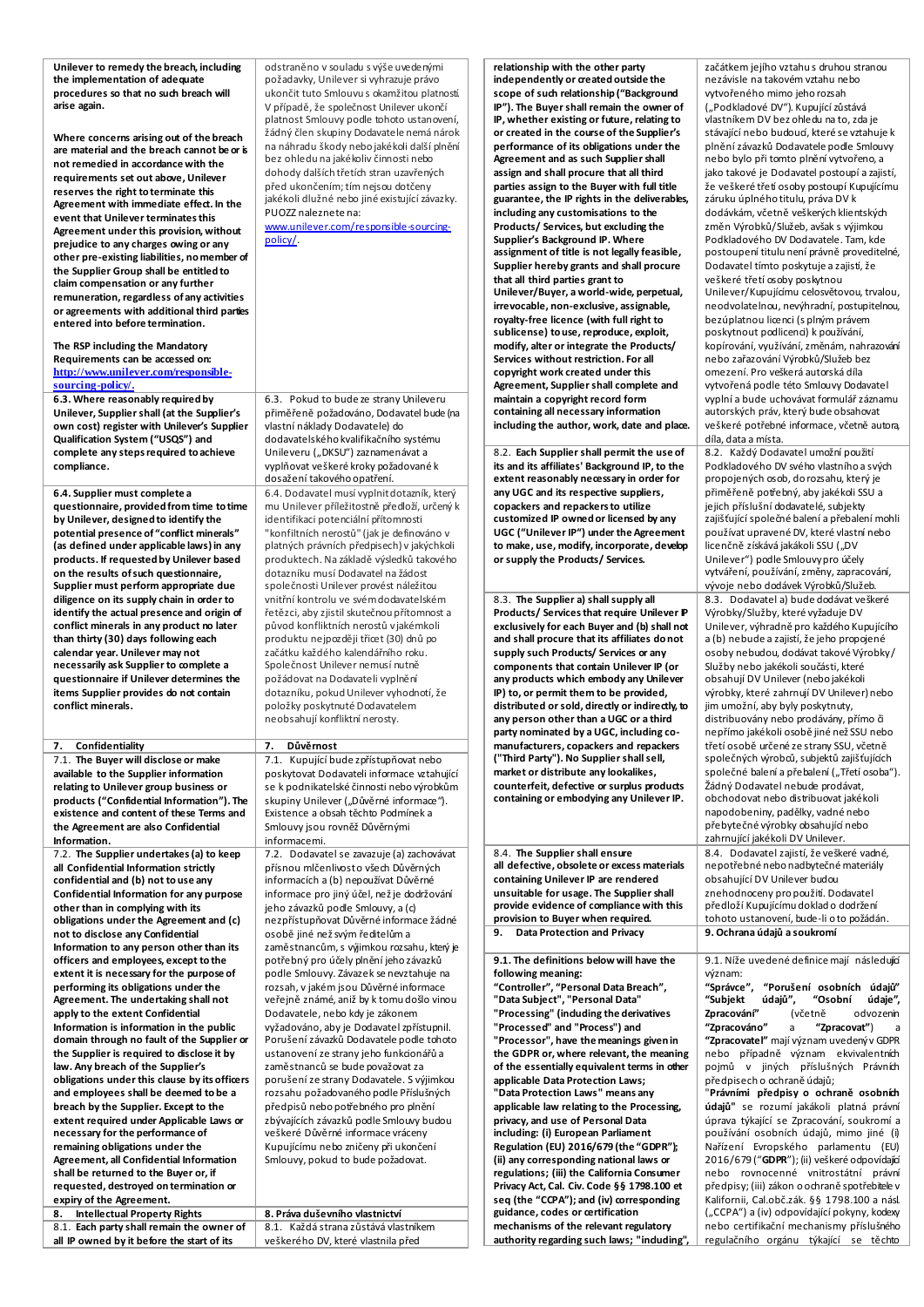| "includes" means "including/includes<br>without limitation";                                | zákonů; "včetně", "zahrnuje" znamená<br>"včetně / zahrnuje bez omezení";                | instruction to do so unless it is subject to a<br>legal obligation to retain the UPD. At | učinili, pokud se na ně nevztahuje právní<br>povinnost ponechat si UPD. Podle volby      |
|---------------------------------------------------------------------------------------------|-----------------------------------------------------------------------------------------|------------------------------------------------------------------------------------------|------------------------------------------------------------------------------------------|
| "UPD" means Personal Data provided or                                                       | "UPD" znamená Osobní údaje poskytnuté či                                                | UGC's option, the Supplier shall securely                                                | UGC Dodavatel tyto údaje bezpečně                                                        |
| made available to Supplier by (or collected                                                 | zpřístupněné<br>Dodavateli<br>(nebo                                                     | delete or return that data and shall certify                                             | odstraní nebo vrátí a písemně UGC potvrdí,                                               |
| or created for) UGC or a Buyer in                                                           | shromážděné nebo vytvořené pro) UGC                                                     | to UGC in writing that it (including its                                                 | že tak učinil (včetně společností ve skupině)                                            |
| connection with this Agreement.<br>9.2. Reference to laws includes                          | nebo Kupujícím v souvislosti se Smlouvou.<br>9.2. Odkaz na zákony zahrnuje prováděcí    | group companies) and each subcontractor<br>has done so.                                  | a rovněž každý subdodavatel.                                                             |
| subordinate legislation and means that law                                                  | legislativu a označuje zákon ve znění                                                   | 9.11. If the Supplier receives any                                                       | 9.11. Pokud Dodavatel obdrží jaké koli                                                   |
| as amended or re-enacted from time to                                                       | pozdějších předpisů nebo znovu přijatých.                                               | complaints, claims or requests in relation                                               | stížnosti, nároky nebo žádosti týkající se                                               |
| time.                                                                                       |                                                                                         | to Processing of UPD (particularly those<br>relating to the exercise of Data Subject     | Zpracování UPD (zejména ty, které se týkají<br>výkonu práv Subjektu údajů), bez          |
| 9.3. A reference to UGC in this dause<br>means UGC or the Buyer that is the                 | 9.3. Odkaz na UGC v tomto článku znamená<br>UGC nebo Kupujícího, který je Správcem      | rights), it shall, without undue delay,                                                  | zbytečného odkladu je předá UGC a bude                                                   |
| Controller of the relevant Personal Data                                                    | příslušných Osobních údajů pro konkrétní                                                | forward such to UGC and cooperate and                                                    | spolupracovat a pomáhat UGCs jejich                                                      |
| for the particular Processing.                                                              | Zpracování.                                                                             | assist UGC with responding to such as                                                    | vypořádáním podle pokynů UGC.                                                            |
| 9.4. For the Services, the Supplier is a<br>Processor acting only on UGC's                  | 9.4. V případě Služeb je Dodavatel<br>Zpracovatelem jednajícím pouze na základě         | directed by UGC.<br>9.12. The Supplier warrants it has                                   | 9.12. Dodavatel odpovídá za to, že                                                       |
| documented instructions. The context for                                                    | UGC dokumentovaných pokynů.                                                             | implemented and shall maintain                                                           | implementoval, a bude udržovat vhodná                                                    |
| and purposes of Processing UPD is the                                                       | Zpracovávaní UPD se uskutečňuje v                                                       | appropriate technical and organisational                                                 | technická a organizační opatření na ochranu                                              |
| Supplier's provision of the Services under                                                  | souvislosti a souladu s účely poskytování<br>Služeb Dodavatelem podle Smlouvy. Bude     | measures to protect UPD against a<br>Personal Data Breach, which shall at all            | UPD před Porušením ochrany osobních<br>údajů, která vždy minimálně splňují               |
| this Agreement. It will include all<br>Processing activities required to perform            | zahrnovat všechny činnosti Zpracování                                                   | times satisfy, at a minimum, the standards                                               | standardy požadované Právními předpisy o                                                 |
| the Services, will relate to various                                                        | potřebné k poskytování Služeb, bude se                                                  | required by Data Protection Laws.                                                        | ochraně osobních údajů.                                                                  |
| categories of Personal Data (which may                                                      | vztahovat k různým kategoriím Osobních                                                  | 9.13. If the Supplier becomes aware of any                                               | 9.13. Pokud se Dodavatel dozví o jakémkoli                                               |
| include personal and contact details,<br>employment information, marketing                  | údajů (které mohou zahrnovat osobní a<br>kontaktní údaje, informace o zaměstnání,       | Personal Data Breach, it shall without<br>undue delay (and in any event within 24        | Porušení osobních údajů, bez zbytečného<br>odkladu (a v každém případě do 24 hodin)      |
| information, financial or payment details)                                                  | marketingové informace, finanční nebo                                                   | hours) notify UGC, investigate the Personal                                              | informuje UGC, prošetří Porušení osobních                                                |
| and will affect Data Subjects (which may                                                    | platební údaje) a bude mít vliv na Subjekty                                             | Data Breach, remediate/mitigate any                                                      | údajů, napraví / zmírní jakékoli škody a                                                 |
| include UGC employees and staff,<br>customer and clients), as more particularly             | údajů (které mohou zahrnovat UGC<br>zaměstnanci a personálem, zákazníky a               | damage and prevent re-occurrence<br>(providing UGC with detailed related                 | zabrání opětovnému výskytu (poskytne<br>UGC veškeré podrobné související                 |
| recorded by the parties. No special                                                         | klienty), jak konkrétně zaznamenali strany.                                             | information throughout), and cooperate in                                                | informace) a bude spolupracovat při                                                      |
| categories of Personal Data will be                                                         | Bez předchozího písemného souhlasu UGC                                                  | informing the relevant supervisory                                                       | informování příslušných dozorových úřadů                                                 |
| Processed without UGC's prior written<br>approval. UPD shall be Processed for the           | nebudou zpracovány žádné zvláštní<br>kategorie Osobních údajů. UPD se bude              | authorities or affected Data Subjects.                                                   | nebo dotčených Subjektů údajů<br>9.14. Dodavatel může jmenovat dílčí                     |
| <b>Agreement duration and following</b>                                                     | zpracovávat po dobu trvání Smlouvy a po                                                 | 9.14. The Supplier may appoint sub-<br>processors or allow its group companies to        | zpracovatele nebo umožnit společnostem                                                   |
| termination or expiry as required to                                                        | ukončení nebo vypršení platnosti je                                                     | Process UPD. The Supplier shall notify UGC                                               | ve své skupině Zpracovat UPD. Dodavatel                                                  |
| comply with the deletion/return<br>obligations below.                                       | požadováno splnění níže uvedených                                                       | before the appointment of a new or                                                       | oznámí UGC před jmenováním nového                                                        |
| 9.5. The parties may, individually as                                                       | povinností vymazání / vrácení.<br>9.5. Strany mohou, samostatně jako                    | replacement sub-processor and shall<br>provide UGC with a reasonable period of           | nebo náhradního dílčího zpracovatele a<br>poskytne UGC přiměřenou lhůtu na               |
| separate Controllers, need to Process                                                       | samostatní Správci, mít povinnost                                                       | time to object to the appointment or                                                     | vznesení námitky proti jmenování nebo                                                    |
| Personal Data of each other's                                                               | zpracovávat Osobní údaje svých zástupců.                                                | replacement of any such sub-processor.                                                   | výměně jakéhokoli takového dílčího                                                       |
| representatives. The Supplier may also<br>Process UPD for the purposes of providing         | Dodavatel může také zpracovat UPD pro<br>účely poskytování Služeb jako samostatný       | The Supplier shall use its reasonable<br>endeavours to respond to any objection          | zpracovatele. Dodavatel vynaloží veškeré<br>přiměřené úsilí, aby odpověděl na jakoukoli  |
| the Services as a separate Controller in                                                    | Správce v některých ohledech, jak bylo                                                  | raised by UGC including, if UGC's objection                                              | námitku vznesenou UGC, a rovněž, pokud                                                   |
| some respects, as agreed in writing by the                                                  | písemně dohodnuto stranami.                                                             | cannot be adequately addressed, the                                                      | nebude možné námitku UGC adekvátně                                                       |
|                                                                                             |                                                                                         | appointment of an alternative sub-                                                       | vyřešit, jmenování alternativního dílčího                                                |
| parties.                                                                                    |                                                                                         |                                                                                          |                                                                                          |
| 9.6. The Supplier will only Process UPD in<br>accordance with this Agreement as             | 9.6. Dodavatel bude zpracovávat UPD<br>pouze v souladu s touto Smlouvou, je-li to       | processor.<br>9.15. Supplier shall ensure subcontractors                                 | zpracovatele.<br>9.15. Dodavatel zajistí, aby subdodavatelé                              |
| necessary to provide the Services to UGC.                                                   | nezbytné k poskytování Služeb vůči UGC.                                                 | are contractually bound to the same                                                      | byli smluvně vázáni stejnými povinnostmi,                                                |
| 9.7. The Supplier shall: (i) comply with and                                                | 9.7. Dodavatel je povinen: (i) dodržovat a                                              | obligations as contained in this Agreement<br>and shall remain fully liable to UGC for a | jaké jsou obsaženy v této Smlouvě, a bude<br>nadále plně odpovědný UGC za výkon          |
| Process all UPD in accordance with<br>applicable Data Protection Laws; (ii) co-             | zpracovávat všechna UPD v souladu s<br>příslušnými Právními předpisy o ochraně          | subcontractor's performance, as well as                                                  | subdodavatele, jakož i za jakékoli své                                                   |
| operate and assist UGC with any data                                                        | osobních údajů; ii) spolupracovat a                                                     | for any of its acts or omissions relating to                                             | jednání nebo opomenutí týkající se jeho                                                  |
| protection impact assessments and                                                           | pomáhat UGC při jakémkoli posuzování                                                    | its Processing of Personal Data.                                                         | Zpracování osobních údajů.                                                               |
| consultations with (or notifications to) or<br>responding to questions from or              | dopadů na ochranu údajů a při konzultacích<br>(nebo při oznámeních) nebo při odpovídání | 9.16. The Supplier (or any subcontractor)<br>shall only transfer UPD from the UK/EEA to  | 9.16. Dodavatel (nebo jakýkoli<br>subdodavatel) převede UPD ze Spojeného                 |
| investigations by regulators or supervisory                                                 | na otázky nebo vyšetřování ze strany                                                    | a country outside the EEA or an                                                          | království / EHP do země mimo EHP nebo                                                   |
| authorities; and (iii) promptly inform UGC                                                  | regulačních orgánů nebo dozorových úřadů;                                               | international organisation where such                                                    | mezinárodní organizaci pouze tehdy, pokud                                                |
| if any of its instructions infringe Data<br>Protection Laws.                                | a (iii) neprodleně informovat UGC, pokud<br>některý z jejích pokynů porušuje Právní     | transfer has been approved in writing by<br>UGC, is subject to appropriate safeguards,   | byl tento převod písemně schválen UGC,<br>přičemž podléhá příslušným zárukám a je v      |
|                                                                                             | předpisy o ochraně osobních údajů.                                                      | and otherwise complies with Data                                                         | souladu s Pprávními předpisy o ochraně                                                   |
| 9.8. Where the CCPA applies, the parties                                                    | 9.8. Pokud se použije CCPA, strany berou                                                | Protection Laws.                                                                         | údajů.                                                                                   |
| acknowledge and agree that: (a) the<br>Supplier shall act as a "Service Provider,"          | na vědomí a souhlasí s tím, že: (a)<br>Dodavatel bude jednat jako "poskytovatel         | 9.17. The Supplier shall maintain complete<br>and accurate records and information to    | 9.17. Dodavatel povede úplné a přesné<br>záznamy a informace, aby prokázal soulad s      |
| as such term is defined in the CCPA, and                                                    | služeb", jak je tento pojem definován v                                                 | demonstrate its compliance with this                                                     | tímto článkem 9 (na požádání je neprodleně                                               |
| shall collect, access, maintain, use, process<br>and transfer UPD solely for the purpose of | CCPA, a bude shromažďovat, přistupovat,                                                 | clause 9 (promptly providing these to UGC                                                | poskytne UGC) a umožní audity ze strany                                                  |
| performing the Supplier's obligations                                                       | udržovat, používat, zpracovávat a přenášet<br>UPD výhradně za účelem plnění povinností  | on request) and allow for audits by UGC or<br>its designated representatives.            | UGC nebo jím určených zástupců.                                                          |
| under this Agreement for or on behalf of<br>Company and for no commercial purpose           | Dodavatele podle této Smlouvy pro                                                       | 10. Records, Business Continuity                                                         | 10. Doklady, obchodní kontinuita                                                         |
| other than the performance of such                                                          | Společnost nebo jejím jménem a za žádným<br>jiným komerčním účelem než k plnění         | 10.1. The Supplier shall keep appropriate<br>records (including in respect of            | 10.1. Dodavatel musí vést odpovídající<br>záznamy (včetně údajů o složkách, složení a    |
| obligations; (b) the Supplier shall not sell,                                               | těchto povinností; (b) Dodavatel nesmí                                                  | ingredients, components and quality                                                      | kontrole kvality výrobků) po dobu nejméně                                                |
| disclose, release, transfer, make available<br>or otherwise communicate any UPD to any      | prodávat, zveřejňovat, uvolňovat, převádět,                                             | control of Products) for no less than: 5                                                 | 5 let; nebo 7 let pro finanční informace.                                                |
| third party without the prior written                                                       | zpřístupňovat ani jinak sdělovat žádné UPD<br>žádné třetí straně bez předchozího        | years; or 7 years for financial information.                                             | Dodavatel musí po každém včasném                                                         |
| consent of UGC, other than disclosures (i)<br>to a sub-contractor for a business purpose    | písemného souhlasu UGC, kromě zveřejnění                                                | The Supplier shall at all times upon<br>reasonable notice, allow the Buyer to            | oznámení umožnit kupujícímu vstup,<br>přístup, prohlídku a audit (i) veškerých           |
| pursuant to a written agreement to                                                          | (i) subdodavateli za obchodním účelem v                                                 | enter, access, inspect and audit (i) all                                                 | informací, dokumentace a záznamů                                                         |
| protect UPD in the same manner as                                                           | souladu s písemnou dohodou o ochraně<br>UPD stejným způsobem, jak je stanoveno v        | information, documentation and records<br>related to the Products/Services, and (ii)     | souvisejících s produkty / službami a (ii)<br>umístění, vybavení, zásoby, použité metody |
| provided herein, (ii) to a third party as<br>necessary to comply with applicable laws,      | tomto dokumentu, (ii) třetí straně, je-li to                                            | the location, equipment, stocks, methods                                                 | a výkon dodavatele při přípravě, výrobě,                                                 |
| or (iii) as otherwise permitted by the CCPA                                                 | nutné k dodržení platných zákonů, nebo                                                  | used and performance by the Supplier in                                                  | balení, skladování, manipulaci a dodávání                                                |
| 9.9. The Supplier shall ensure that its                                                     | (iii), způsobem povoleným CCPA.<br>9.9. Dodavatel zajistí, aby jeho pracovníci          | the preparation, manufacture, packaging,<br>storage, handling and supply of the          | produktů / služeb.                                                                       |
| personnel are subject to an appropriate                                                     | byli ve vztahu k UPD zavázáni příslušnou                                                | Products/Services.                                                                       |                                                                                          |
| contractual or statutory duty of                                                            | smluvní nebo zákonnou povinností                                                        |                                                                                          |                                                                                          |
| confidentiality in relation to the UPD.<br>9.10. Supplier personnel shall cease             | mlčenlivosti.<br>9.10. Pracovníci Dodavatele přestanou                                  | 10.2. The Supplier shall reliably back up all                                            | 10.2. Dodavatel musí spolehlivě zálohovat<br>všechna poskytovaná, použitá nebo           |
| Processing UPD when it is no longer                                                         | zpracovávat UPD, pokud to již není nutné k                                              | data provided, used or generated in<br>connection with the Products/Services             | vygenerovaná data v souvislosti s výrobky /                                              |
| necessary to do so to provide the Services<br>or earlier within 15 business days of UGC's   | poskytování Služeb, nebo dříve do 15<br>pracovních dnů od pokynu UGC, aby tak           | (with respect to electronic data, in<br>encrypted form of noless than 256 bit key        | službami (s ohledem na elektronické údaje<br>v šifrované podobě s minimální klíčovou     |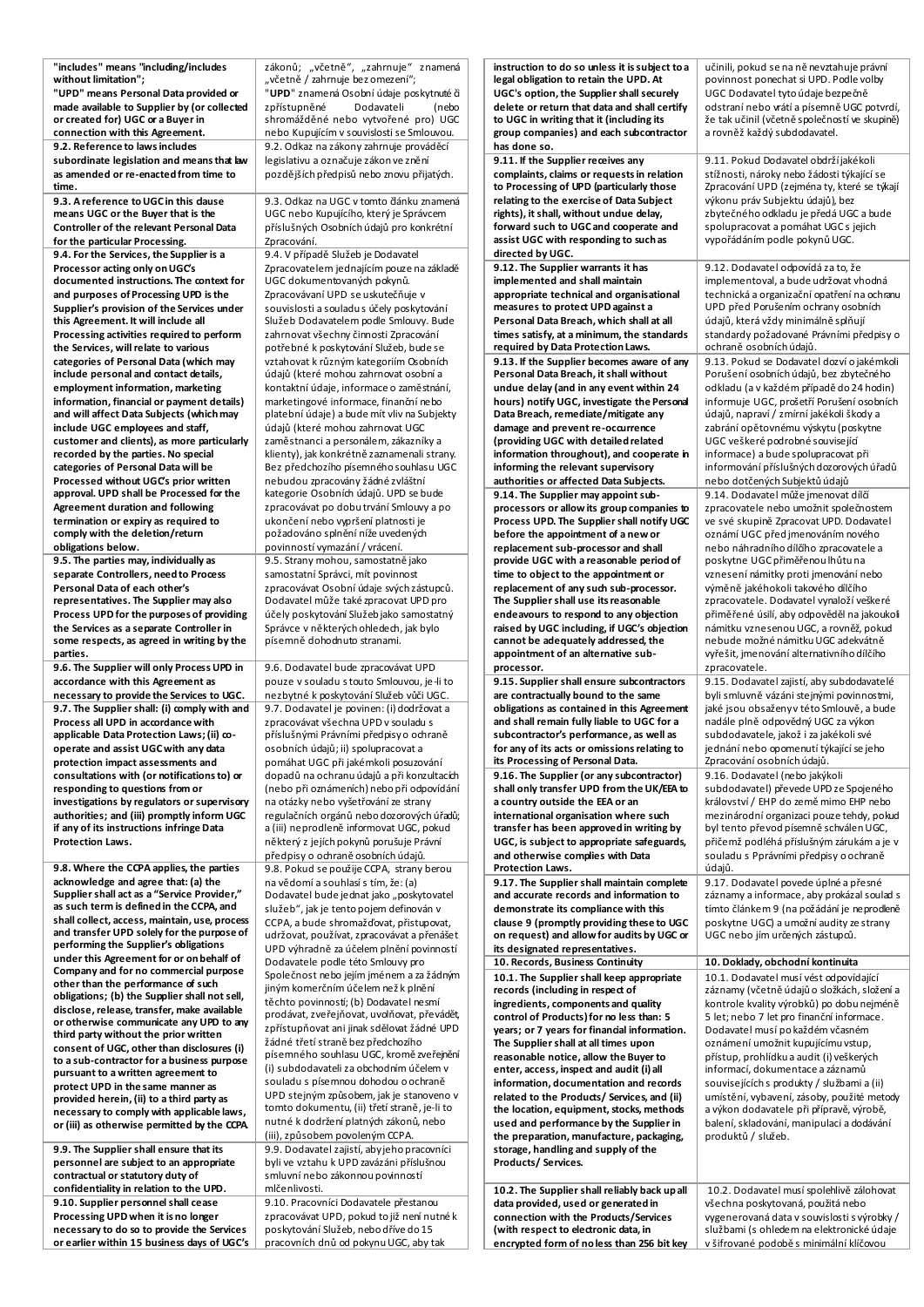| strength) and shall otherwise establish and<br>maintain adequate organisational and<br>technical safeguards against the<br>destruction, theft, use, disclosure or loss of | pevností 256 bitů) a jinak stanovit a<br>udržovat odpovídající organizační a<br>technické záruky proti zničení, krádeži,<br>použití, zpřístupnění nebo ztrátě takových | under the Agreement to any third party.                                                                                                                                   | zcela nebo zčásti, ani nebude<br>subdodávkovat žádné povinnosti nebo<br>závazky podle Smlouvy prostřednictvím<br>třetích osob.                         |
|---------------------------------------------------------------------------------------------------------------------------------------------------------------------------|------------------------------------------------------------------------------------------------------------------------------------------------------------------------|---------------------------------------------------------------------------------------------------------------------------------------------------------------------------|--------------------------------------------------------------------------------------------------------------------------------------------------------|
| such data in the possession or control of<br>the Supplier.<br>10.3. The Supplier must manage the                                                                          | údajů ve vlastnictví nebo kontrole<br>dodavatele.<br>10.3. Dodavatel je povinen řídit                                                                                  | 12.3. In respect of any payment to the<br>Supplier, the Buyer may at any time,<br>without notice to the Supplier, deduct or<br>set off any sum payable by the Supplier to | 12.3. Ve vztahu k jakékoli platbě<br>Dodavateli může Kupující kdykoli bez<br>oznámení Dodavateli odečíst nebo<br>započítat jakoukoli částku, kterou má |
| security of their systems with respect to<br>identifying and resolving security<br>weaknesses and limiting access to                                                      | zabezpečení svých systémů s ohledem na<br>identifikaci a řešení slabých míst v<br>zabezpečení a omezení přístupu k                                                     | the Buyer.<br>12.4. No delay or failure to exercise by any<br>party any of its rights, powers or remedies                                                                 | Dodavatel Kupujícímu zaplatit.<br>12.4. Žádné prodlení s uplatňováním<br>nebo neuplatňování jakýchkoli jejích práv,                                    |
| systems/data to authorised individuals.                                                                                                                                   | systémům / datům na oprávněné osoby.                                                                                                                                   | under or in connection with the                                                                                                                                           | pravomocí nebo nápravných opatření                                                                                                                     |
| 11. Term and Termination                                                                                                                                                  | 11. Doba trvání Smlouvy a ukončení                                                                                                                                     | Agreement shall operate as a waiver of                                                                                                                                    | jakoukoli stranou podle této Smlouvy nebo                                                                                                              |
| 11.1. The Agreement shall apply until the<br>expiry or termination of all relevant periods                                                                                | 11.1. Dodávky podle Smlouvy budou<br>probíhat do vypršení nebo ukončení                                                                                                | that right, power or remedy. No<br>amendment or variation to any part of the                                                                                              | v souvislosti s ní nebude znamenat vzdání<br>se takového práva, pravomoci nebo                                                                         |
| or fulfilment of relevant volumes specified<br>in any part of the Agreement.                                                                                              | veškerých příslušných období nebo plnění<br>příslušných objemů uvedených v jakékoli<br>části Smlouvy.                                                                  | Agreement or any waiver or release of any<br>right, power or remedy of a party shall be<br>of any effect unless it is agreed in writing                                   | nápravného opatření. Žádná změna nebo<br>odchylka od jaké koli části Smlouvy nebo<br>vzdání se nebo zproštění u jakéhokoli práva,                      |
| 11.2. The Agreement may be terminated                                                                                                                                     | 11.2. Smlouva může být ukončena                                                                                                                                        | (excluding email) by each party.                                                                                                                                          | pravomoci nebo nápravného opatření                                                                                                                     |
| earlier in whole or part by the Buyer<br>without any penalty or further obligation<br>or liability:                                                                       | předčasně, a to zcela či z části ze strany<br>Kupujícího bez jakéhokoli postihu nebo<br>dalšího závazku či odpovědnosti:                                               |                                                                                                                                                                           | některou stranou nebude mít jakýkoli<br>účinek, ledaže bylo každou stranou<br>odsouhlaseno písemně (s výjimkou e-<br>mailu).                           |
| on 10 days' written notice in the event of                                                                                                                                | písemnou výpovědí s 10 denní výpovědní                                                                                                                                 | 12.5. The Supplier is an independent                                                                                                                                      | 12.5. Dodavatel je nezávislým                                                                                                                          |
| material breach of this Agreement by the                                                                                                                                  | dobou v případě podstatného porušení této                                                                                                                              | contractor engaged by the Buyer to supply<br>the Products/ Services. Nothing in the                                                                                       | dodavatelem dohodnutým Kupujícím pro<br>účely dodávky Výrobků/Služeb. Žádné                                                                            |
| Supplier or breach by the Supplier of more                                                                                                                                | Smlouvy Dodavatelem nebo porušení více                                                                                                                                 | Agreement shall make the Supplier the                                                                                                                                     | ustanovení Smlouvy nečiní z Dodavatele                                                                                                                 |
| than 20% of the number of POs submitted                                                                                                                                   | než 20 % NO ze strany Dodavatele z počtu                                                                                                                               | legal representative or agent of (or be in                                                                                                                                | oprávněného zmocněnce nebo zástupce                                                                                                                    |
| by the Buyer in any preceding 3 month<br>period;                                                                                                                          | NO podaných Kupujícím v jakémkoli období<br>předchozích 3 měsíců;                                                                                                      | partnership with) the Buyer nor shall any                                                                                                                                 | Kupujícího (nebo partnerství s ním) ani                                                                                                                |
| on no less than 7 days' written notice                                                                                                                                    | písemnou výpovědí s nejméně 7 denní                                                                                                                                    | of them have the right or authority to                                                                                                                                    | nebude mít žádný z nich právo nebo                                                                                                                     |
| where there is material or deliberate or                                                                                                                                  | výpovědní dobou v případě, kdy došlo k                                                                                                                                 | assume, create or incur any liability or                                                                                                                                  | oprávnění přebírat, vytvářet nebo zakládat                                                                                                             |
| persistent non-compliance with clause 6.3;                                                                                                                                | podstatnému nebo úmyslnému nebo                                                                                                                                        | obligation of any kind, express or implied,<br>against, in the name of or on behalf of, the                                                                               | jakoukoli odpovědnost nebo závazek<br>jakéhokoli druhu, výslovný nebo implicitní                                                                       |
|                                                                                                                                                                           | trvalému nedodržení článku 6.3;                                                                                                                                        | Buyer.                                                                                                                                                                    | vůči Kupujícímu, jeho jménem nebo na jeho                                                                                                              |
| on giving notice in the event of a Force<br>Majeure Event affecting the Supplier which                                                                                    | podáním výpovědi v případě Události vyšší<br>moci, která ovlivňuje Dodavatele a trvá více                                                                              |                                                                                                                                                                           | účet.                                                                                                                                                  |
| continues for more than 10 days;                                                                                                                                          | než 10 dnů;                                                                                                                                                            | 12.6. The Supplier is and remains                                                                                                                                         | 12.6. Dodavatel je a zůstává                                                                                                                           |
| for convenience on 30 days' written<br>a)                                                                                                                                 | písemnou výpovědí z důvodu<br>a)                                                                                                                                       | responsible for its employees,<br>subcontractors, agents and                                                                                                              | odpovědný za své zaměstnance,<br>subdodavatele, zástupce a zmocněnce.                                                                                  |
| notice (subject to mandatory local                                                                                                                                        | vhodnosti s 30 denní výpovědní dobou                                                                                                                                   | representatives. The Supplier is not                                                                                                                                      | Dodavatel není zbaven odpovědnosti za                                                                                                                  |
| laws requiring a longer notice period);                                                                                                                                   | (za podmínky dodržení kogentních                                                                                                                                       | relieved of liability for and no obligations                                                                                                                              | tyto osoby a žádné závazky vůči nim                                                                                                                    |
| or                                                                                                                                                                        | místních předpisů, které požadují delší<br>výpovědní dobu); nebo                                                                                                       | in relation to these persons pass to the                                                                                                                                  | nepřecházejí na Kupujícího nebo jakékoli                                                                                                               |
| immediately or at a later specified<br>b)                                                                                                                                 | bezodkladně nebo k pozdějšímu<br>b)                                                                                                                                    | Buyer or any UGC as a result of the                                                                                                                                       | SSU v důsledku této Smlouvy.                                                                                                                           |
| date if the Supplier becomes insolvent                                                                                                                                    | stanovenému datu, pokud se                                                                                                                                             | Agreement.                                                                                                                                                                | Dodavatel tímto převádí,<br>12.7.                                                                                                                      |
| or enters into administration or is                                                                                                                                       | Dodavatel stane platebně neschopným                                                                                                                                    | 12.7. Supplier hereby transfers, conveys<br>and assigns to Buyer all right, title and                                                                                     | dodává a postupuje Kupujícímu veškerá                                                                                                                  |
| unable to pay its debts as they fall                                                                                                                                      | nebo vstoupí do insolvenčního řízení                                                                                                                                   | interest in and to all claims and/or causes                                                                                                                               | práva, titul a podíl ohledně veškerých                                                                                                                 |
| due or threatens to do any of the<br>foregoing or the equivalent.                                                                                                         | nebo není schopen platit své dluhy ve<br>lhůtách jejich splatnosti nebo hrozí, že                                                                                      | of action that Supplier may have under the                                                                                                                                | nároků a/nebo právních důvodů, které                                                                                                                   |
|                                                                                                                                                                           | dojde k něčemu výše uvedenému nebo                                                                                                                                     | antitrust or competition laws of any                                                                                                                                      | může Dodavatel mít podle protikartelových                                                                                                              |
|                                                                                                                                                                           | tomu odpovídajícímu.                                                                                                                                                   | applicable jurisdiction arising out of or<br>relating to Supplier's purchases of any item                                                                                 | nebo soutěžních předpisů v jakékoli<br>příslušné jurisdikci vzniklých z nákupů                                                                         |
| 11.3. Any individual PO under this<br>C)                                                                                                                                  | c) 11.3. Každá jednotlivá NO podle této                                                                                                                                | that was, is or will be supplied by Supplier                                                                                                                              | jaké koli položky Dodavatelem nebo                                                                                                                     |
| Agreement may be terminated earlier                                                                                                                                       | Smlouvy může být ukončena                                                                                                                                              | to Buyer. Upon request by Buyer, Supplier                                                                                                                                 | vztahující se k nim, které byly, jsou nebo                                                                                                             |
| by the Supplier on giving 30 days'<br>notice where any invoiced and                                                                                                       | předčasně ze strany Dodavatele<br>výpovědí (oznámením) s 30 denní                                                                                                      | shall promptly execute assignments of                                                                                                                                     | budou dodány Dodavatelem Kupujícímu. Na                                                                                                                |
| undisputed sums due under such PO,                                                                                                                                        | výpovědní dobou, pokud zůstanou                                                                                                                                        | claims or causes of action to evidence the                                                                                                                                | žádost Kupujícího Dodavatel bezodkladně                                                                                                                |
| remain unpaid for a period of 60 days                                                                                                                                     | jakékoli fakturované nebo                                                                                                                                              | foregoing assignment.                                                                                                                                                     | vyplní postoupení nároků nebo právních<br>důvodů ke zdokladování uvedeného                                                                             |
| after the applicable due date                                                                                                                                             | nerozporované částky splatné podle                                                                                                                                     |                                                                                                                                                                           | postoupení.                                                                                                                                            |
| provided such notice states that a<br>failure to pay within 30 days will                                                                                                  | takové NO nezaplaceny po dobu 60<br>dnů po příslušném datu splatnosti za                                                                                               | 12.8. No one other than a party to the                                                                                                                                    | 12.8. Nikdo jiný než strana Smlouvy,                                                                                                                   |
| result in the termination of that PO.                                                                                                                                     | předpokladu, že taková výpověď                                                                                                                                         | Agreement, their successors and permitted                                                                                                                                 | jejich nástupci a povolení postupníci a SSU,                                                                                                           |
|                                                                                                                                                                           | (oznámení) uvádí, že nezaplacení do                                                                                                                                    | assignees and UGCs upon whom the<br>Agreement confers a benefit shall have                                                                                                | kterým Smlouva poskytuje výhody, nebude<br>mít právo vymáhat žádné její podmínky.                                                                      |
|                                                                                                                                                                           | 30 dnů povede k ukončení takové NO.                                                                                                                                    | any right to enforce any of its terms.                                                                                                                                    |                                                                                                                                                        |
| 11.4. Expiry or termination of the<br>d)<br>Agreement (in whole or part) shall                                                                                            | 11.4. Vypršení nebo ukončení Smlouvy<br>(zcela nebo zčásti) nebude mít vliv na                                                                                         | 12.9. If any party is as a result of an event                                                                                                                             | 12.9. Pokud není kterákoli strana v důsledku                                                                                                           |
| not affect clauses 1.4, 3.3, 3.4, 3.5,                                                                                                                                    | články 1.4, 3.3, 3.4, 3.5, 3.6, 5, 7, 8,                                                                                                                               | beyond its reasonable control unable to                                                                                                                                   | události mimo její přiměřenou kontrolu                                                                                                                 |
| 3.6, 5, 7, 8, 9.1, 10.4, 11, 12 Annex A 2                                                                                                                                 | 9.1, 10.4, 11, 12, Přílohu A 2 nebo                                                                                                                                    | perform all or any part of its obligations<br>under the Agreement (and such an event                                                                                      | schopna plnit veškeré své závazky podle<br>Smlouvy nebo jejich část (a takové události                                                                 |
| or any clause expressed or designed                                                                                                                                       | jakýkoli článek, o kterém se uvádí nebo                                                                                                                                | shall include being unable to, in relation to                                                                                                                             | zahrnují případy, kdy je nemožné ve vztahu                                                                                                             |
| to survive expiry or termination.                                                                                                                                         | je navržen tak, aby zůstal účinný i po                                                                                                                                 | the Buyer, receive, accept or use Products)                                                                                                                               | ke Kupujícímu obdržet, akceptovat nebo                                                                                                                 |
| 12. Miscellaneous<br>e)                                                                                                                                                   | vypršení nebo ukončení.<br>12. Různé                                                                                                                                   | ("Force Majeure Event"), then the party                                                                                                                                   | používat Výrobky) ("Událost vyšší moci"),                                                                                                              |
| 12.1. References to "Unilever" or "Unilever                                                                                                                               | 12.1. Odkazy na "Unilever" nebo "Skupinu                                                                                                                               | suffering such disability shall be excused<br>from such performance for as long as and                                                                                    | pak bude strana postižená takovou<br>nemožností z takového plnění omluvena tak                                                                         |
| group" mean Unilever PLC, and any                                                                                                                                         | Unilever" znamenají Unilever PLC a                                                                                                                                     | to the extent that such inability continues,                                                                                                                              | dlouho a do rozsahu, po který taková                                                                                                                   |
| company or partnership from time to time                                                                                                                                  | jakoukoli společnost případně jinou                                                                                                                                    | provided it complies with this dause. The                                                                                                                                 | nemožnost trvá, za předpokladu, že dodrží                                                                                                              |
| in which Unilever PLC directly or indirectly<br>owns or controls the voting rights attached                                                                               | obchodní korporaci, kde Unilever PLC přímo<br>nebo nepřímo vlastní nebo ovládá hlasovací                                                                               | party disabled by a Force Majeure Event                                                                                                                                   | tento článek. Strana postižená Událostí                                                                                                                |
| to more than 50% of the issued ordinary                                                                                                                                   | práva spojená s více než 50% emitovaného                                                                                                                               | shall use all reasonable endeavours to<br>mitigate the effect of the Force Majeure                                                                                        | vyšší moci vynaloží veškeré přiměřené úsilí<br>za účelem zmírnění účinku Události vyšší                                                                |
| share capital, or controls directly or                                                                                                                                    | základního akciového (podílového) kapitálu                                                                                                                             | Event in the best possible way. Failure of                                                                                                                                | moci nejlepším možným způsobem. Závady                                                                                                                 |
| indirectly the appointment of a majority of                                                                                                                               | nebo ovládá přímo nebo nepřímo                                                                                                                                         | mechanical equipment, computer                                                                                                                                            | mechanického vybavení, počítačového                                                                                                                    |
| the board.                                                                                                                                                                | ustanovení většiny statutárního orgánu.<br>12.2. Kupující může Smlouvu zcela či                                                                                        | hardware and/or telecommunications                                                                                                                                        | hardwaru a/nebo telekomunikačního                                                                                                                      |
| 12.2. The Buyer may assign the Agreement<br>in part or in full to another UGC or, in the                                                                                  | částečně postoupit na jinou SSU nebo v                                                                                                                                 | equipment, failure of software, power                                                                                                                                     | vybavení, porucha softwaru, přerušení                                                                                                                  |
| event of an acquisition of Buyer's business                                                                                                                               | případě akvizice podnikatelské činnosti                                                                                                                                | outages, changes in economic conditions,<br>costs and/or delivery of raw materials, and                                                                                   | dodávky energie, změny ekonomických<br>podmínek, nákladů a/nebo dodávek surovin                                                                        |
| to which the Agreement relates, to the                                                                                                                                    | Kupujícího, ke kterému se Smlouva                                                                                                                                      | strike and other labour dispute of any                                                                                                                                    | a stávky nebo jiný pracovněprávní spor u                                                                                                               |
| purchaser of such business. Otherwise, no                                                                                                                                 | vztahuje, na kupujícího takové                                                                                                                                         | Supplier's representatives (or its affiliates                                                                                                                             | jakéhokoli zmocněnce Dodavatele (nebo                                                                                                                  |
| party shall without the prior written<br>consent of the other assign (including by                                                                                        | podnikatelské činnosti. Žádná strana jinak<br>bez předchozího písemného souhlasu druhé                                                                                 | or their representatives) shall not be a                                                                                                                                  | jeho propojených osob nebo jejich                                                                                                                      |
| operation of law) or otherwise dispose of                                                                                                                                 | strany nepostoupí (včetně působení                                                                                                                                     | Force Majeure Event of the Supplier.                                                                                                                                      | zmocněnců) nebudou Událostí vyšší moci                                                                                                                 |
| the Agreement in whole or part or                                                                                                                                         | právních předpisů) ani nebude jinak                                                                                                                                    | 12.10. If any provision or part of any                                                                                                                                    | na straně Dodavatele.<br>12.10. Pokud některé ustanovení nebo část                                                                                     |
| subcontract any duties or obligations                                                                                                                                     | disponovat se Smlouvou jako celkem, a to                                                                                                                               | provision of the Agreement is or becomes                                                                                                                                  | některého ustanovení Smlouvy je nebo se                                                                                                                |